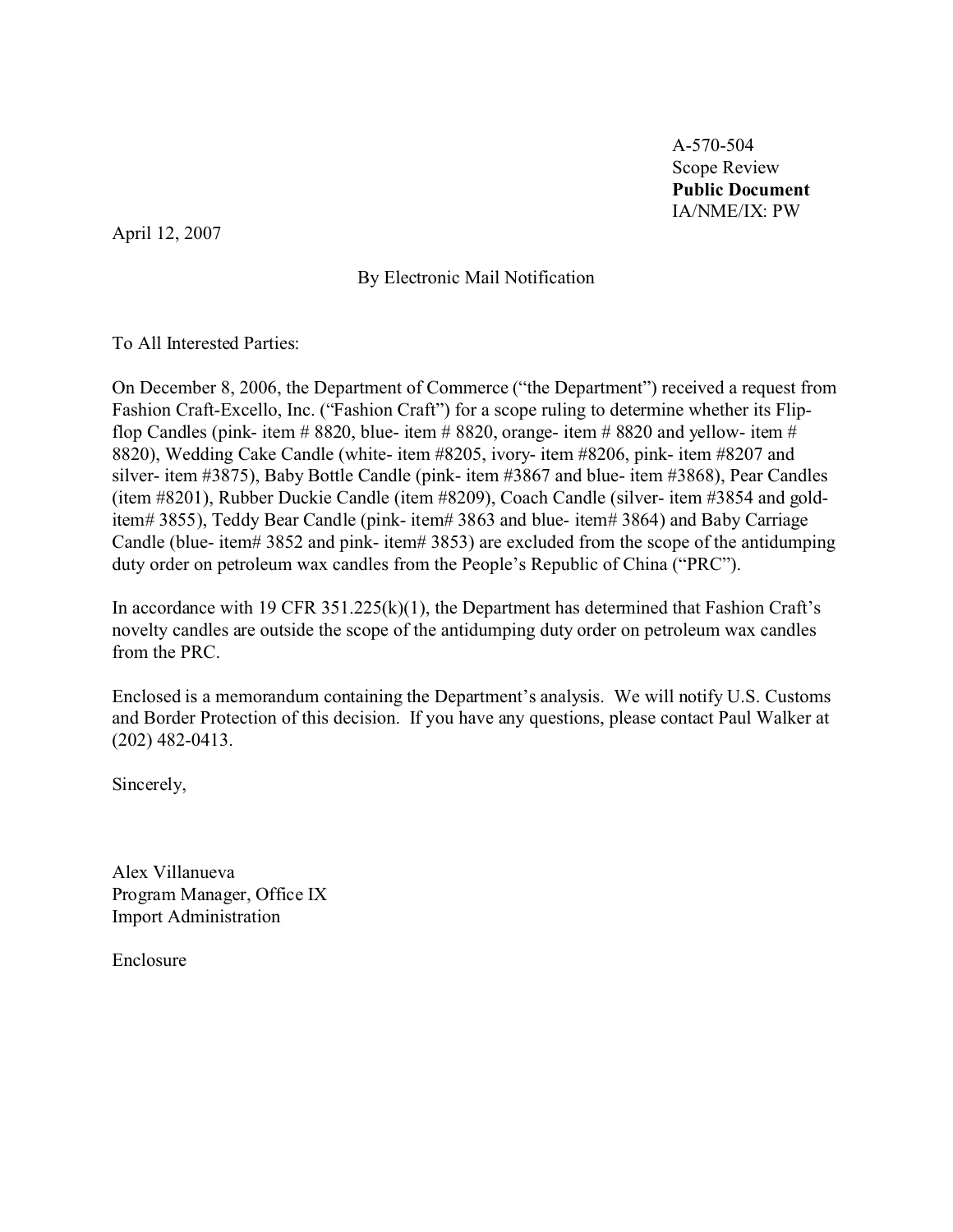A-570-504 Scope Review **Public Document** IA/NME/IX: PW

| <b>MEMORANDUM FOR:</b> | Stephen J. Claeys<br><b>Deputy Assistant Secretary</b><br>for Import Administration                                                         |
|------------------------|---------------------------------------------------------------------------------------------------------------------------------------------|
| FROM:                  | James C. Doyle<br>Director, Office IX<br><b>Import Administration</b>                                                                       |
| <b>SUBJECT:</b>        | Antidumping Duty Order on Petroleum Wax Candles From the<br>People's Republic of China: Final Scope Ruling, Fashion Craft-<br>Excello, Inc. |

#### **Summary**

On December 8, 2006, the Department of Commerce ("the Department") received a request from Fashion Craft-Excello, Inc. ("Fashion Craft") for a scope ruling to determine whether its novelty candles are included within the scope of the antidumping duty order on petroleum wax candles from the People's Republic of China ("PRC"). See Antidumping Duty Order: Petroleum Wax Candles from the People's Republic of China, 51 FR 30686 (August 28, 1986) ("Order"). In accordance with 19 CFR  $351.225(k)(1)$ , the Department finds that Fashion Craft's novelty candles are outside the scope of the Order.<sup>1</sup>

#### **Background**

On December 8, 2006, the Department received a letter from Fashion Craft requesting a scope ruling on its novelty candles. The National Candle Association ("NCA") did not submit comments on Fashion Craft's scope request.

#### **Fashion Craft Scope Request**

Fashion Craft's scope request pertains to the following list of candles:

Flip-flop Candles

 $<sup>1</sup>$  The Department has developed an internet website that allows interested parties to access prior scope</sup> determinations regarding the Order. This website lists all scope determinations from 1991 to the present. It can be accessed at [http://ia.ita.doc.gov/download/candles-prc-scope/index,](http://ia.ita.doc.gov/download/candles-prc-scope/,) and is updated periodically to include newly issued scope determinations.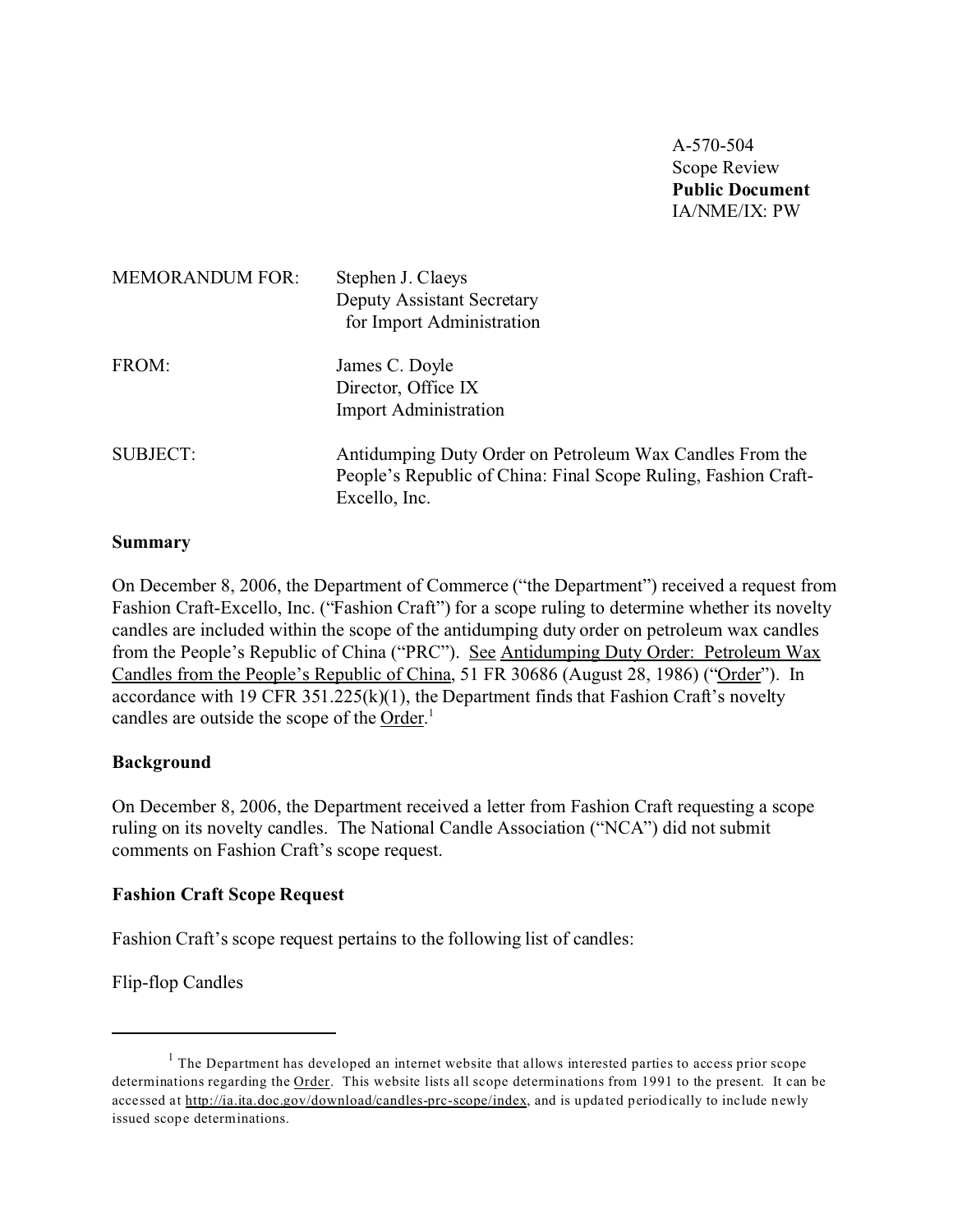Wedding Cake Candle Baby Bottle Candle Pear Candles Rubber Duckie Candle Coach Candle Teddy Bear Candle Baby Carriage Candle

As discussed more fully below, Fashion Craft argues that each of its candles should not be included in the scope of the order because each is an identifiable object.

### **A. Flip-Flops<sup>2</sup>**

Fashion Craft argues that its "Flip-Flop" Candles consists of two candles (right and left shoe), packaged together, molded in the shape of a pair of flip-flops. Fashion Craft asserts that each candle is comprised of a brightly colored, backless shoe sole, a "U-shaped" strap forming the toe of each shoe, and a pair of ornamental sunglasses decorating the toe of each shoe. Fashion Craft notes that each candle measures approximately 2" in length and 3/4" in height. According to Fashion Craft, the flip-flop shape is clearly evident from all angles and from no angle do the "Flip-Flop" Candles resemble any of the candles that are subject to the Order. Fashion Craft provided samples of the candles for the Department's review, and indicated that these candles are classified under Harmonized Tariff Schedule ("HTS") number 3406.00.0000.

Fashion Craft argues that its "Flip-Flop" Candles should be outside the scope of the Order pursuant to 19 CFR 351.225(k)(1) and the novelty candle exception of the Customs Notice, because the candles are an identifiable object, *i.e.*, flip-flops.<sup>3</sup> See CIE -212/85, September 21, 1987; Letter from the Director, Office of Compliance, to Burditt, Bowles & Radzius, Ltd., July 13, 1987 ("Customs Notice"). Fashion Craft argues that these candles are easily recognizable and their shape make the candles identifiable only as flip-flops because the candles are proportioned and shaped as left and right flip-flops to represent shoes that could fit real feet. Thus, Fashion Craft argues that its "Flip-Flop" Candles are in the shape of identifiable objects and, therefore, are outside of the scope of the Order. In addition, Fashion Craft notes that the Department determined that a "Halloween Witch Shoe" Candle was identifiable as a shoe. See Final Scope Ruling: Antidumping Duty Order on Petroleum Wax Candles From the People's Republic of China (A-570-504); Atico International USA, Inc. (July 6, 2006) ("Atico") ("The

 $^2$  Includes Flip-Flops - pink (item # 8820), Flip-Flops - blue (item # 8820), Flip-Flops - orange (item # 8820) and Flip-Flops - yellow (item  $# 8820$ ).

 $3$  In the Customs Notice, the Department narrowly limited the novelty candle exception to figurine candles, candles shaped in the form of identifiable objects, and candles specifically designed for and used only in connection with the holiday season.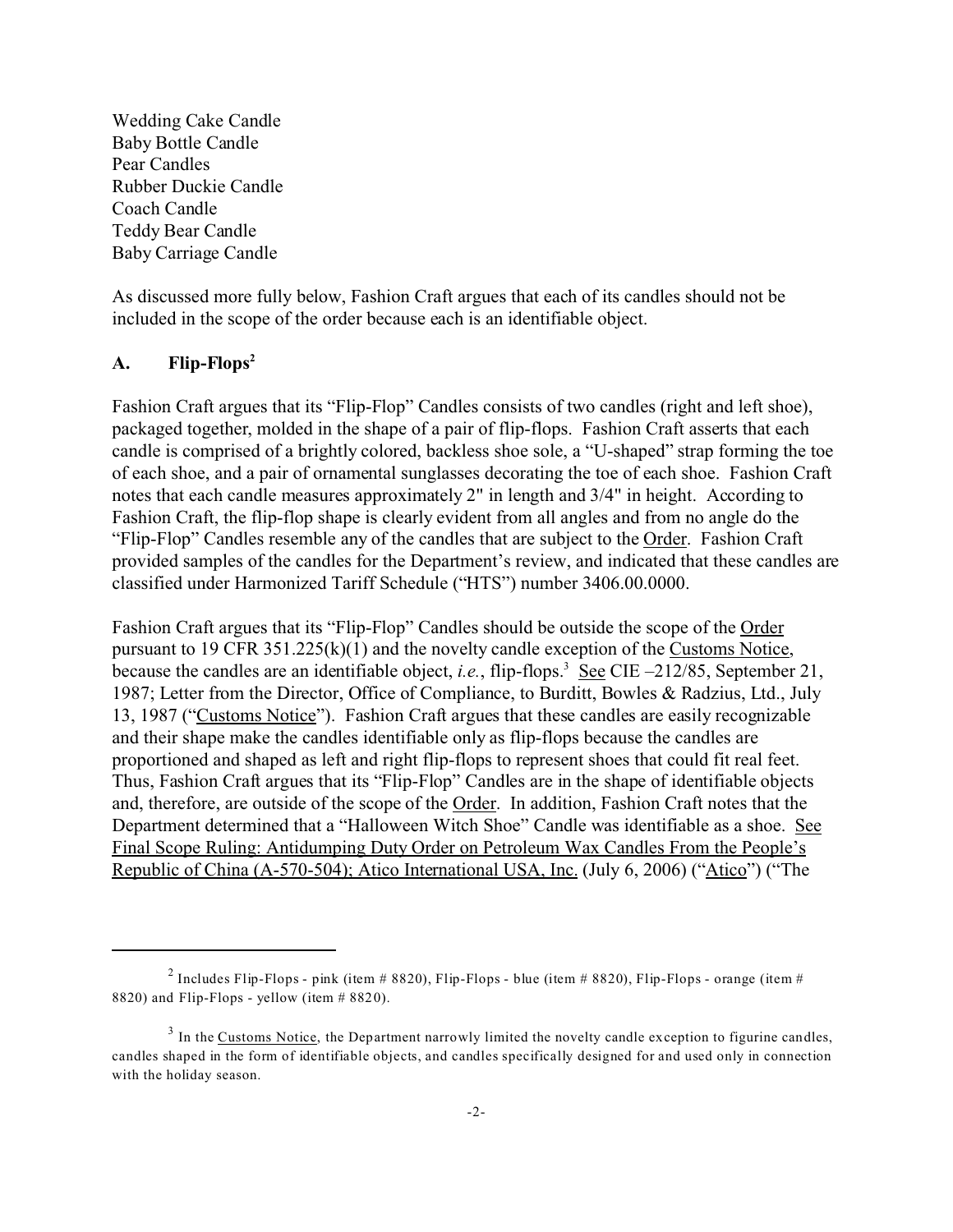Department agrees with Atico that when viewed from most angles the candle is identifiable as a shoe and is not within the scope of the order." $)^4$ 

## **B. Wedding Cake<sup>5</sup>**

Fashion Craft argues that its "Wedding Cake" Candle is a three-dimensional figure molded into the identifiable shape of a three-tiered wedding cake. Fashion Craft contends that each wedding cake candle has differing colors, is coated with icing, and has various decorative details such as beads. Fashion Craft notes that each candle measures approximately 2.5" in height and has a tapered width of 1" to 2". According to Fashion Craft, the wedding cake shape is clearly evident from all angles and it is not in the form of a candle that is explicitly listed as subject to the Order. Fashion Craft provided samples of the candle for the Department's review, and indicated that these candles are classified under HTS number 3406.00.0000.

Fashion Craft argues that its "Wedding Cake" Candle should be outside the scope of the Order pursuant to 19 CFR 351.225(k)(1) and the novelty candle exception of the Customs Notice, because the candle is an identifiable object, *i.e.*, a wedding cake. See Customs Notice. Fashion Craft argues that this candle is easily recognizable and its shape makes the candle identifiable only as a three-tiered wedding cake with decorative icing. Thus, Fashion Craft argues that its "Wedding Cake" candle is in the shape of an identifiable object and is, therefore, outside of the scope of the Order. Fashion Craft notes that the Department determined that a "Cupcake" Candle was determined by the Department to be outside the scope of the Order. See Final Scope Ruling: Antidumping Duty Order on Petroleum Wax Candles From the People's Republic of China (A-570-504); Avon Products Inc. (October 2, 2006) (The cupcake was "characterized by the very realistic flowered toppings, frosting, cake and fluted cupcake shape of the base, all of which were readily apparent when viewed from most angles").

### **C. Baby Bottle<sup>6</sup>**

Fashion Craft argues that its "Baby Bottle" Candle is a three-dimensional figure molded into the identifiable shape of a baby bottle. Fashion Craft claims that each candle has a classic baby bottle shape with paneled sides, a realistic nipple, twist-on lid and comes in differing colors. Fashion Craft notes that each candle measures approximately 4.25" in height and has a tapered width of .25" to 1.25". According to Fashion Craft, the baby bottle shape is visible from all angles and from no angle does the "Baby Bottle" Candle resemble any of the shapes that are

<sup>&</sup>lt;sup>4</sup> Fashion Craft notes that in Atico the Department determined that a "Santa's Boot Candle," when viewed from most angles is identifiable as a red boot, with white wax presumably representing fur and having a black sole. *Id.*

 $^5$  Includes Wedding Cake - white (item #8205), Wedding Cake - ivory (item #8206), Wedding Cake - pink (item #8207) and Wedding Cake - silver (item #3875).

 $^6$  Includes Baby Bottle - pink (item #3867) and Baby Bottle - blue (item #3868).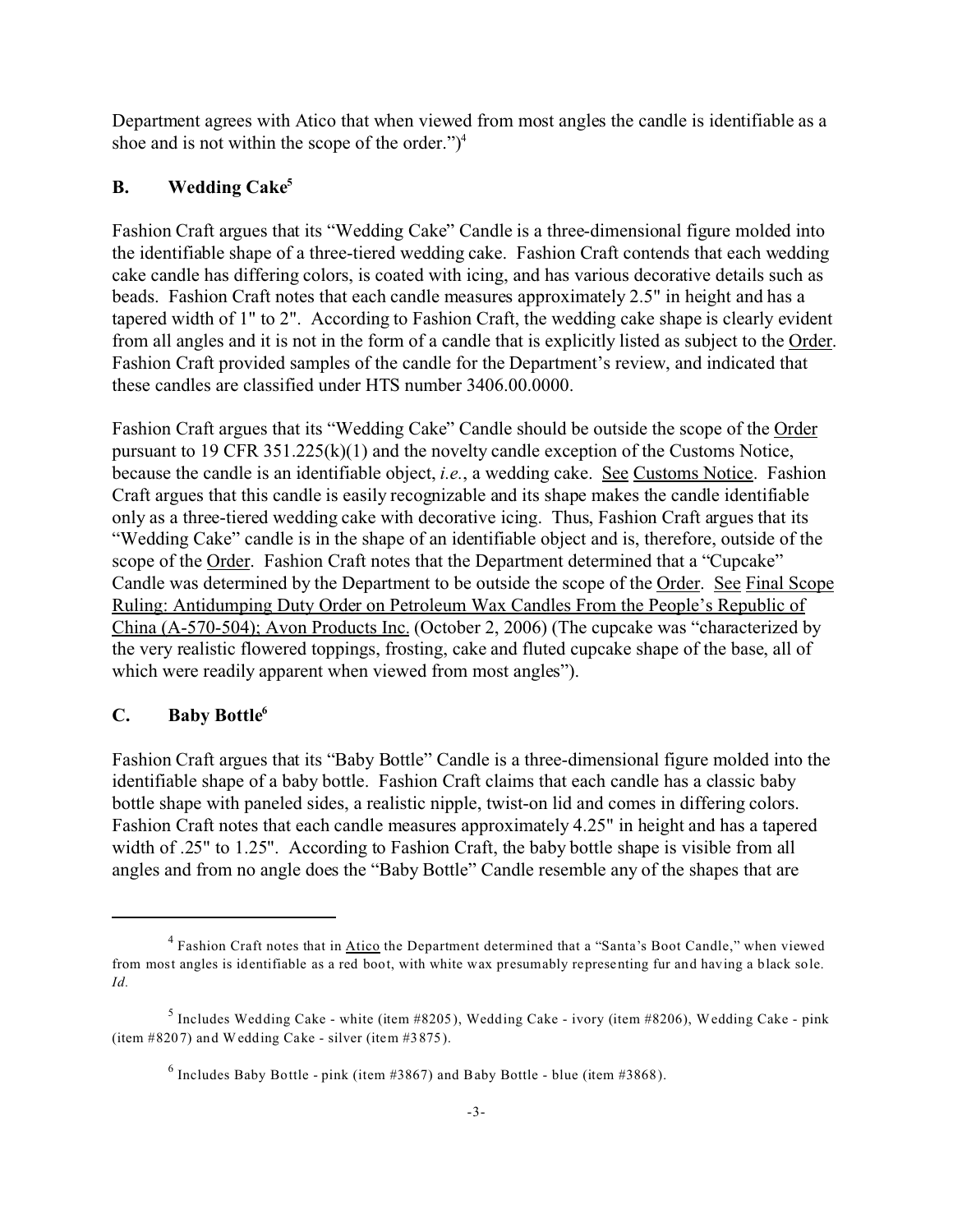enumerated in the Order. Fashion Craft provided samples of the candle for the Department's review, and indicated that these candles are classified under HTS number 3406.00.0000.

Fashion Craft argues that its "Baby Bottle" Candle should be outside the scope of the Order pursuant to 19 CFR 351.225(k)(1) and the novelty candle exception of the Customs Notice, because the candle is an identifiable object, *i.e.*, a baby bottle. See Customs Notice. Fashion Craft argues that this candle is easily recognizable and its shape makes the candle identifiable only as a baby bottle. Thus, Fashion Craft argues that its "Baby Bottle" Candle is in the shape of an identifiable object and is, therefore, outside of the scope of the Order. Fashion Craft notes that the Department has determined that frogs, ducks, dragons, snails and chickens were found by the Department to be outside the scope of the Order because they were identifiable objects. See Final Scope Ruling: Antidumping Duty Order on Petroleum Wax Candles From the People's Republic of China (A-570-504); New Spectrum Gift Gallery, Inc. (May 10, 2005); see also Final Scope Ruling: Antidumping Duty Order on Petroleum Wax Candles From the People's Republic of China (A-570-504); Kohl's Department Stores, Inc. (January 10, 2006).

## **D. Pears<sup>7</sup>**

Fashion Craft notes that its "Pear" Candles consisting of two candles (a pair of pears), packaged together, are a three-dimensional figure molded into the identifiable shape of a pear. Fashion Craft also notes that each candle is primarily yellow, with shadings of green, red and brown speckles, with a bulbous "pear" shape and resemble the Yellow Bartlett pear. Fashion Craft notes that each candle measures approximately 2.5" in height and has a tapered width of .5" to 1.75". According to Fashion Craft, the pear shape is visible from all angles and from no angle do the "Pear" Candles resemble any of the shapes that are subject to the Order. Fashion Craft provided samples of the candles for the Department's review, and indicated that these candles are classified under HTS number 3406.00.0000.

Fashion Craft argues that its "Pear" Candles should be outside the scope of the Order pursuant to 19 CFR 351.225(k)(1) and the novelty candle exception of the Customs Notice, because the candles are an identifiable object, *i.e.*, a pair of pears. See Customs Notice. Fashion Craft argues that its "Pear" Candles contain realistic detail on the entirety of the candle; the irregular, bulbous shape and the yellow and green and speckled skin and the realistic bark stem all render the candles to be an identifiable object, that is easily recognizable and identifiable only as pears. Thus, Fashion Craft argues that its "Pear" Candles are in the shape of identifiable objects and, therefore, are outside of the scope of the Order. Fashion Craft notes that the Department determined that candles in the shape of vegetables and flowers are identifiable objects and, therefore, are outside the scope of the Order. For example, the Department found that an artichoke candle which contained "ridge-detailed leaves which go around the candle" and that, similar to a real artichoke, "the leaves point upwards with wide tips, comprising the entire candles just as real artichokes have leaves encasing the artichoke heart." See Final Scope Ruling:

 $7$  Item #8201.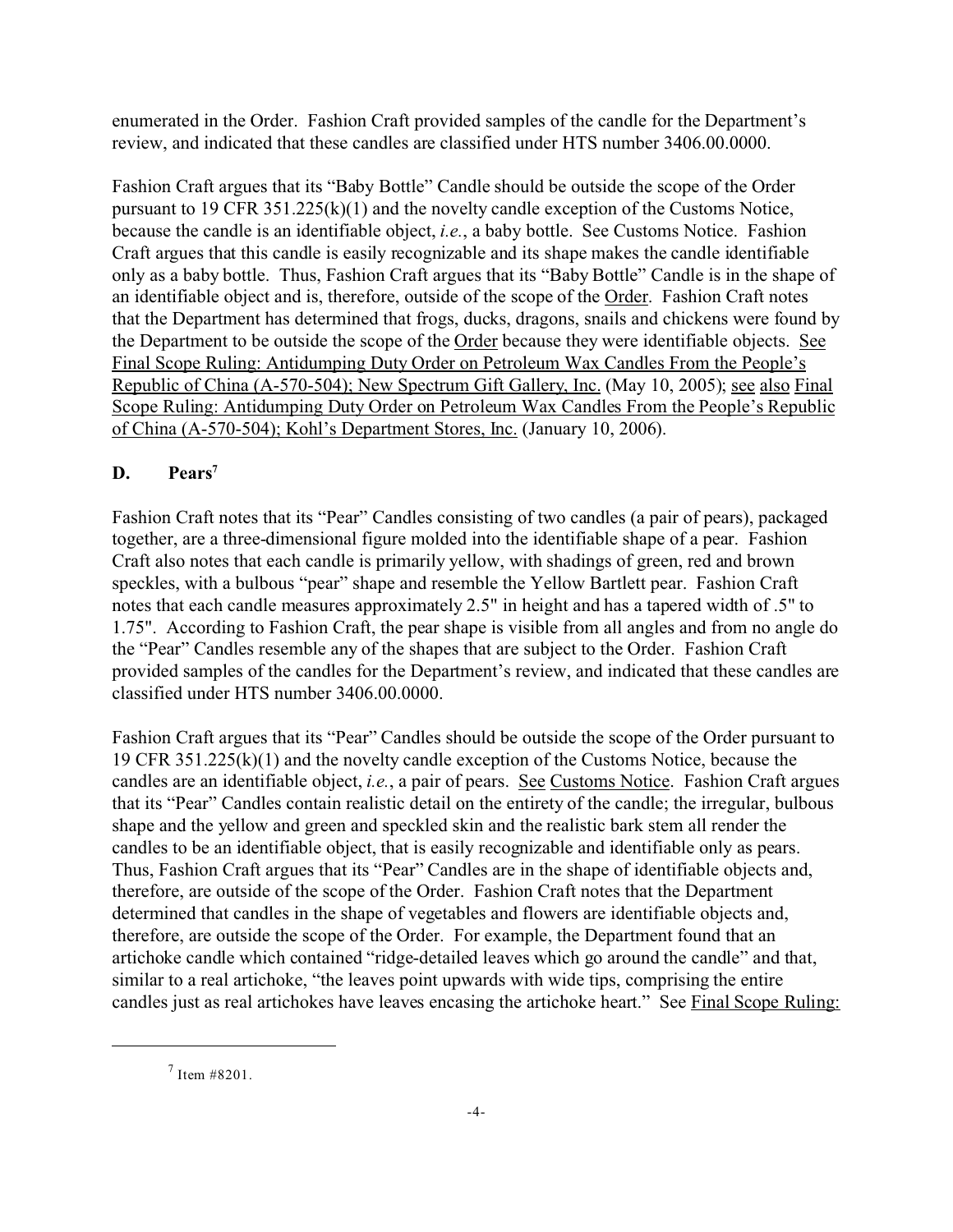Antidumping Duty Order on Petroleum Wax Candles From the People's Republic of China (A-570-504); Freight Expediters (July 21, 2006).

## **E. Rubber Duckie<sup>8</sup>**

Fashion Craft argues that its "Rubber Duckie" Candle is a three-dimensional figure molded into the shape of a rubber duckie toy. According to Fashion Craft, each candle has a yellow body in the traditional shape and color of a rubber duck toy, yellow wings typically included in a rubber duck toy and traditional bright white eyes with black irises and black eyelashes. Fashion Craft notes that each candle measures approximately 2" in length and is approximately 1.75" in height. According to Fashion Craft, the rubber duckie shape is clearly evident from all angles and from no angle does the "Rubber Duckie" Candle resemble any of the candles that are in a shape subject to the Order. Fashion Craft provided samples of the candle for the Department's review, and indicated that these candles are classified under HTS number 3406.00.0000.

Fashion Craft argues that its "Rubber Duckie" Candle should be outside the scope of the Order pursuant to 19 CFR 351.225(k)(1) and the novelty candle exception of the Customs Notice, because the candle is an identifiable object, a rubber duckie toy. See Customs Notice. Fashion Craft argues that this candle is easily recognizable and its shape makes the candle identifiable only as a rubber duckie, which Fashion Craft claims is an iconic object most commonly used as a floating bath tub toy. Thus, Fashion Craft argues that its "Rubber Duckie" Candle is in the shape of an identifiable object and, therefore, is outside of the scope of the Order. Fashion Craft notes that the Department determined that a "Halloween Bloody Skull" Candle was determined to be outside the Order. See Atico (the skull "features red wax to produce gory effects as advertized").

# **F. Coach<sup>9</sup>**

Fashion Craft argues that its "Coach" Candle is a three-dimensional figure molded into the shape of a stagecoach. Fashion Craft notes that each candle measures approximately 2.75" in height, 1.5" in width and 2.75" in length. According to Fashion Craft, the coach shape is clearly visible from all angles and from no angle does the "Coach" Candle resemble any of the candles that are in shapes subject to the Order. Fashion Craft provided samples of the candle for the Department's review, and indicated that these candles are classified under HTS number 3406.00.0000.

Fashion Craft argues that its "Coach" Candle should be outside the scope of the Order pursuant to 19 CFR 351.225(k)(1) and the novelty candle exception of the Customs Notice, because the candle is an identifiable object, a stagecoach. See Customs Notice. Fashion Craft argues that this candle is easily recognizable and the shape makes the candle identifiable only as a stage coach because it has spokes, wheels, a protruding section which resembles an area for a driver to

<sup>8</sup> Item #8209.

 $^9$  Includes Coach - silver (item #3854) and Coach - gold (item#3855).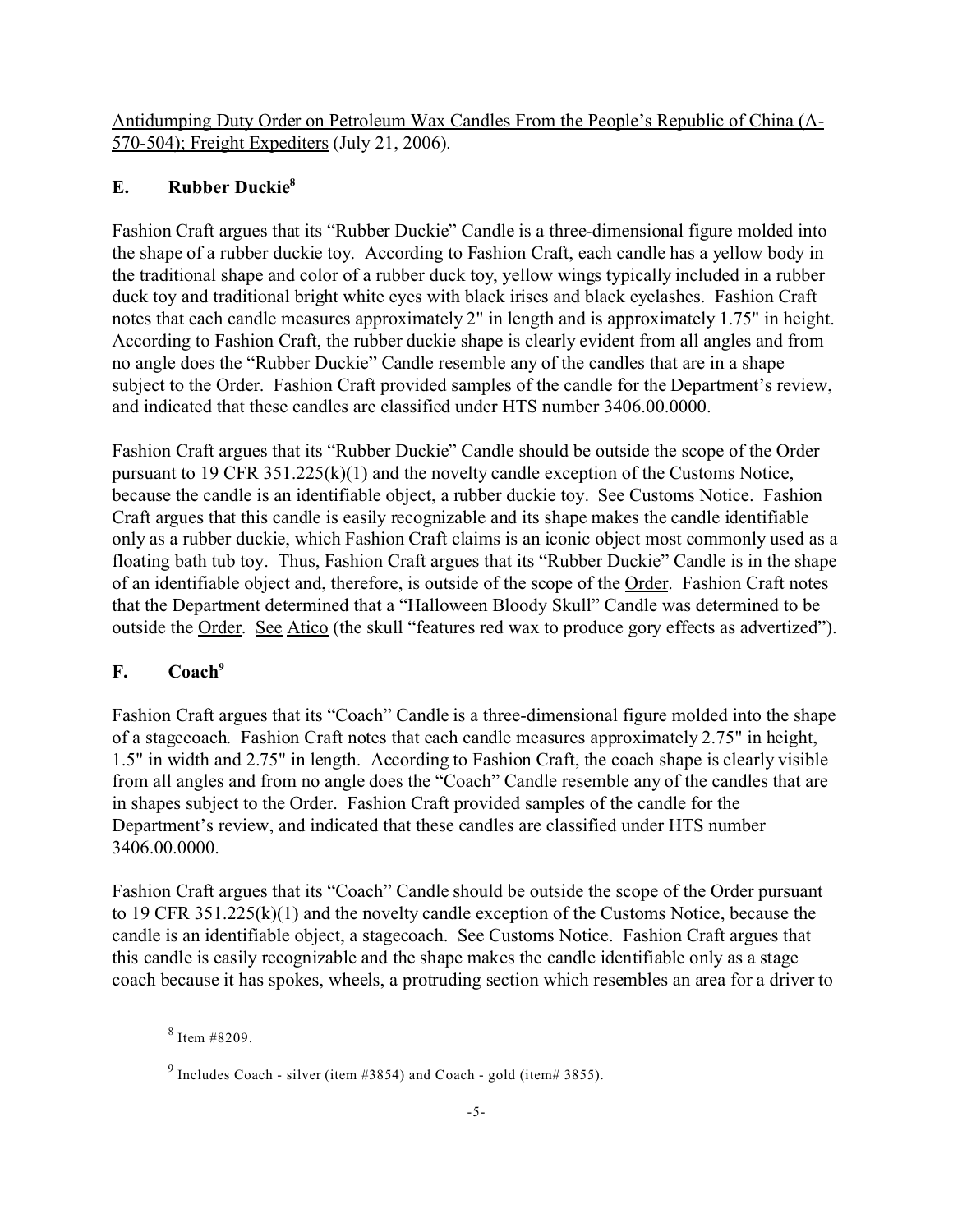sit and various decorations adorning the coach. Thus, Fashion Craft argues that its "Coach" Candle is in the shape of an identifiable object and is, therefore, outside of the scope of the Order. Fashion Craft notes the Department has found that candles resembling toys are identifiable and fall outside the scope of the order. See Atico.

## **G. Teddy Bear<sup>10</sup>**

Fashion Craft argues that its "Teddy Bear" Candle is a three-dimensional figure molded into the shape of a teddy bear riding a rocking horse. Fashion Craft notes that each candle measures approximately 3.25" in height, 3" in length and 1.25" in width. According to Fashion Craft, the teddy bear shape is clearly evident from all angles and from no angle does the "Teddy Bear" Candle resemble any of the candles that are subject to the Order. Fashion Craft provided samples of the candle for the Department's review, and indicated that these candles are classified under HTS number 3406.00.0000.

Fashion Craft argues that its "Teddy Bear" Candle should be outside the scope of the Order pursuant to 19 CFR 351.225(k)(1) and the novelty candle exception of the Customs Notice, because the candle is an identifiable object, *i.e.*, a teddy bear on a rocking horse. See Customs Notice. Fashion Craft argues that this candle is easily recognizable and its shape makes the candle identifiable only as a teddy bear because the candle depicts a teddy bear with brown fur, wearing a shirt, sitting on a rocking horse with brown mane and saddle. Thus, Fashion Craft argues that its "Teddy Bear" Candle is in the shape of an identifiable object and, therefore, outside of the scope of the Order. As noted above, Fashion Craft notes that the Department has found that candles resembling toys are identifiable and are outside the scope of the order. See Atico.

### **H. Baby Carriage<sup>11</sup>**

Fashion Craft argues that its "Baby Carriage" Candle is a three-dimensional figure molded into the shape of a baby carriage. Fashion Craft notes that each candle measures approximately 2.75" in height, 2.75 in length and 1.75" in width. According to Fashion Craft, the baby carriage shape is visible from all angles and from no angle does the "Baby Carriage" Candle resemble any of the shapes that are subject to the Order. Fashion Craft provided samples of the candle for the Department's review, and indicated that these candles are classified under HTS number 3406.00.0000.

Fashion Craft argues that its "Baby Carriage" Candle should be outside the scope of the Order pursuant to 19 CFR 351.225(k)(1) and the novelty candle exception of the Customs Notice, because the candle is an identifiable object, *i.e.*, a baby carriage. See Customs Notice. Fashion

<sup>&</sup>lt;sup>10</sup> Includes Teddy Bear on a Rocking Horse - pink (item# 3863) and Teddy Bear on a Rocking Horse - blue (item# 3864).

<sup>&</sup>lt;sup>11</sup> Includes Baby Carriage - blue (item# 3852) and Baby Carriage - pink (item# 3853).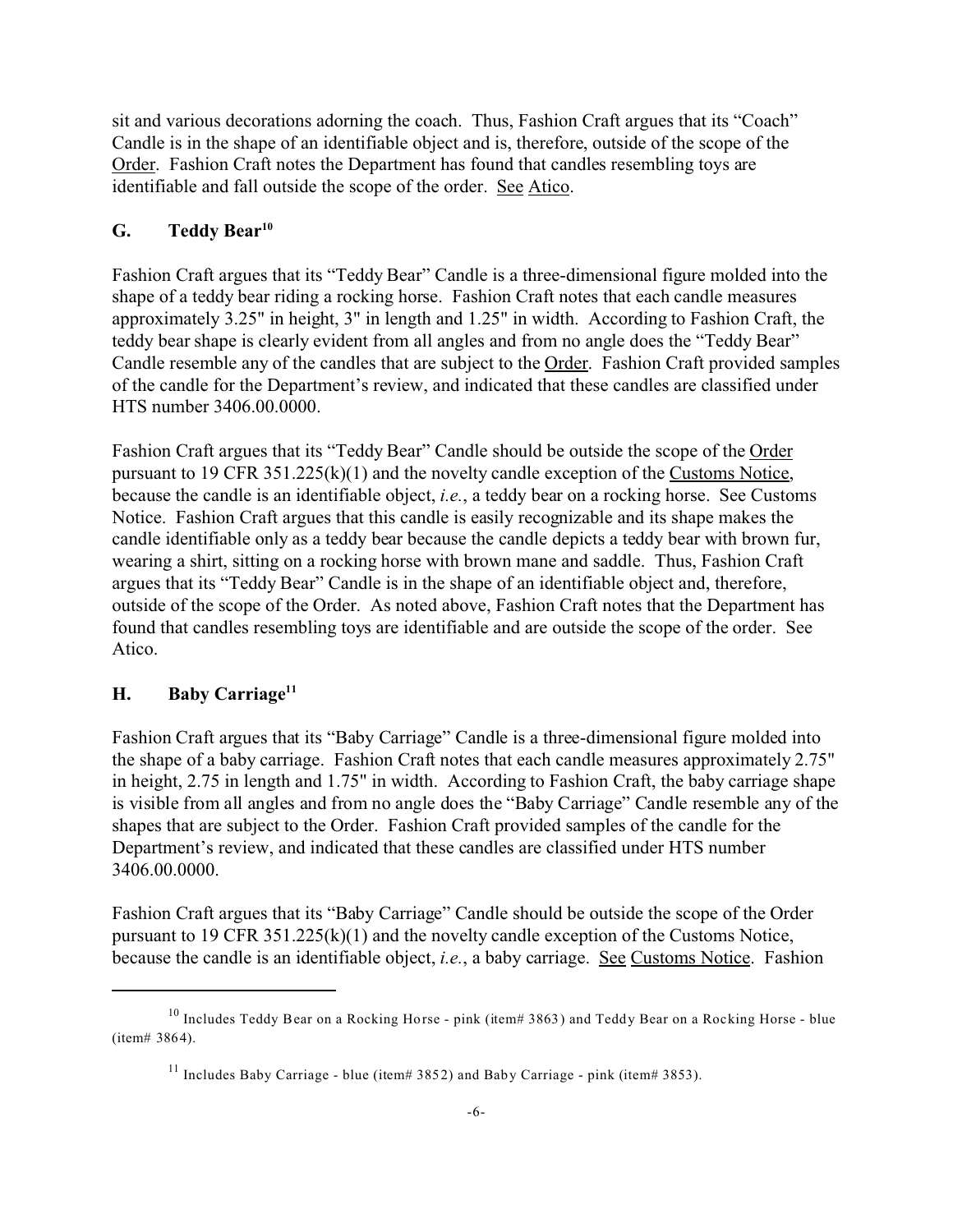Craft argues that the candle is easily recognizable and its shape makes the candle identifiable only as a baby carriage because the candle is a white carriage with wheels, a hood, and decorations, such as bows, that would indicate that the carriage was meant for a baby. Thus, Fashion Craft argues that its "Baby Carriage" Candle is in the shape of an identifiable object and is, therefore, outside of the scope of the Order. Fashion Craft notes that the Department determined that identifiable objects such as a pumpkin and tombstone were outside the scope of the Order. See Atico.

#### **Legal Framework**

The regulations governing the Department's antidumping scope determinations are found at 19 CFR 351.225. On matters concerning the scope of an antidumping duty order, the Department first examines the descriptions of the merchandise contained in the petition, the initial investigation, and the determinations of the Secretary (including prior scope determinations) and the U.S. International Trade Commission ("ITC"). This determination may take place with or without a formal inquiry. If the Department determines that these descriptions are dispositive of the matter, the Department will issue a final scope ruling as to whether or not the subject merchandise is covered by the order. See 19 CFR  $351.225(k)(1)$ .

Conversely, where the descriptions of the merchandise are *not* dispositive, the Department will consider the five additional factors set forth at 19 CFR 351.225(k)(2). These criteria are: (1) the physical characteristics of the merchandise; (2) the expectations of the ultimate purchasers; (3) the ultimate use of the product; (4) the channels of trade in which the product is sold; and (5) the manner in which the product is advertised and displayed. The determination as to which analytical framework is most appropriate in any given scope inquiry is made on a case-by-case basis after consideration of all evidence before the Department.

In the instant case, the Department has evaluated the Fashion Craft request in accordance with 19 CFR 351.225(k)(1) and finds that the descriptions of the products contained in the petition, the initial investigation, and the determinations of the Secretary (including prior scope determinations) and the ITC are dispositive with respect to Fashion Craft's novelty candles. Therefore, for these candles, the Department finds it unnecessary to consider the additional factors set forth at 19 CFR 351.225(k)(2).

Documents and parts thereof from the underlying investigation that the Department deemed relevant to this scope ruling were made part of the record of this determination and are referenced herein. Documents that neither the Department nor the parties placed on the record do not constitute part of the administrative record for this scope determination.

In its petition of September 4, 1985, the NCA requested that the investigation cover:

{c}andles {which} are made from petroleum wax and contain fiber or paper-cored wicks. They are sold in the following shapes: tapers, spirals, and straight-sided dinner candles; rounds, columns, pillars; votives; and various wax-filled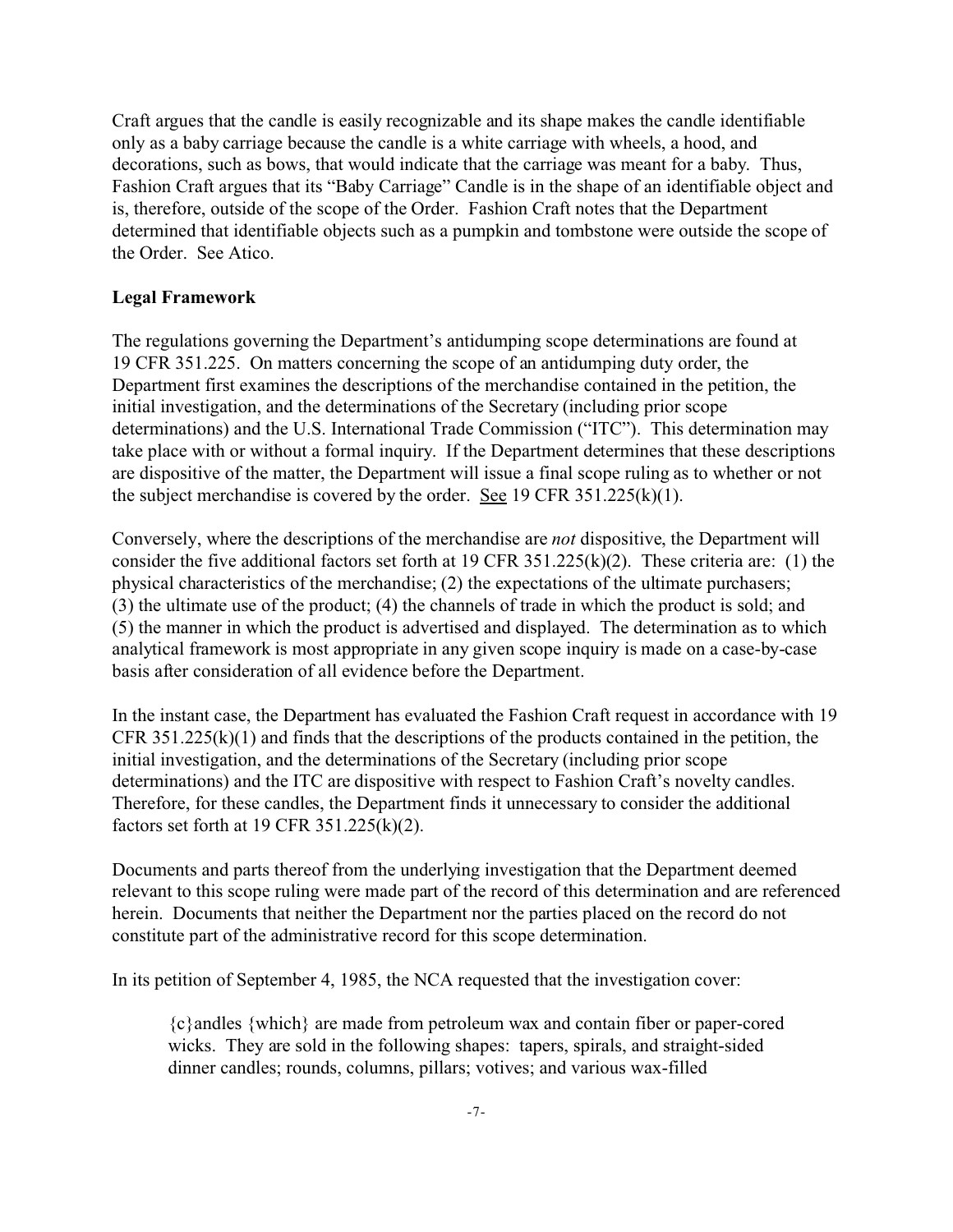containers. These candles may be scented or unscented ... and are generally used by retail consumers in the home or yard for decorative or lighting purposes.

See Antidumping Petition at 7.

The Department defined the scope of the investigation in its notice of initiation. This scope language carried forward without change through the preliminary and final determinations of sales at less than fair value and the eventual antidumping duty order:

{c}ertain scented or unscented petroleum wax candles made from petroleum wax and having fiber or paper-cored wicks. They are sold in the following shapes: tapers, spirals, and straight-sided dinner candles; rounds, columns, pillars, votives; and various wax-filled containers.

See Petroleum Wax Candles from the People's Republic of China: Initiation of Antidumping Duty Investigation, 50 FR 39743 (September 30, 1985); Petroleum Wax Candles from the People's Republic of China: Preliminary Determination of Sales at Less Than Fair Value, 51 FR 6016 (February 19, 1986); Petroleum Wax Candles from the People's Republic of China: Final Determination of Sales at Less Than Fair Value, 51 FR 25085 (July 10, 1986); and Order.

The ITC adopted a similar definition of the "like product" subject to its determinations, noting that the investigations did not include "birthday, birthday numeral and figurine type candles." See Candles from the People's Republic of China: Determination of the Commission in Investigation No. 731-TA-282 (Final), Publication 1888 (August 1986) at 4, note 5, and A-2.

Also of relevance to the present scope inquiry are the Department's instructions to the U.S. Customs Service<sup>12</sup> issued in connection with a July 1987 scope determination concerning an exception from the Order for novelty candles, which states:

The Department of Commerce has determined that certain novelty candles, such as Christmas novelty candles, are not within the scope of the antidumping duty order on petroleum-wax candles from the People's Republic of China (PRC). Christmas novelty candles are candles specially designed for use only in connection with the Christmas holiday season. This use is clearly indicated by Christmas scenes and symbols depicted in the candle design. Other novelty candles not within the scope of the order include candles having scenes or symbols of other occasions (*e.g.*, religious holidays or special events) depicted in their designs, figurine candles, and candles shaped in the form of identifiable objects (*e.g.*, animals or numerals).

See Customs Notice (emphasis added).

<sup>&</sup>lt;sup>12</sup>Now the U.S. Customs and Border Protection Bureau ("CBP").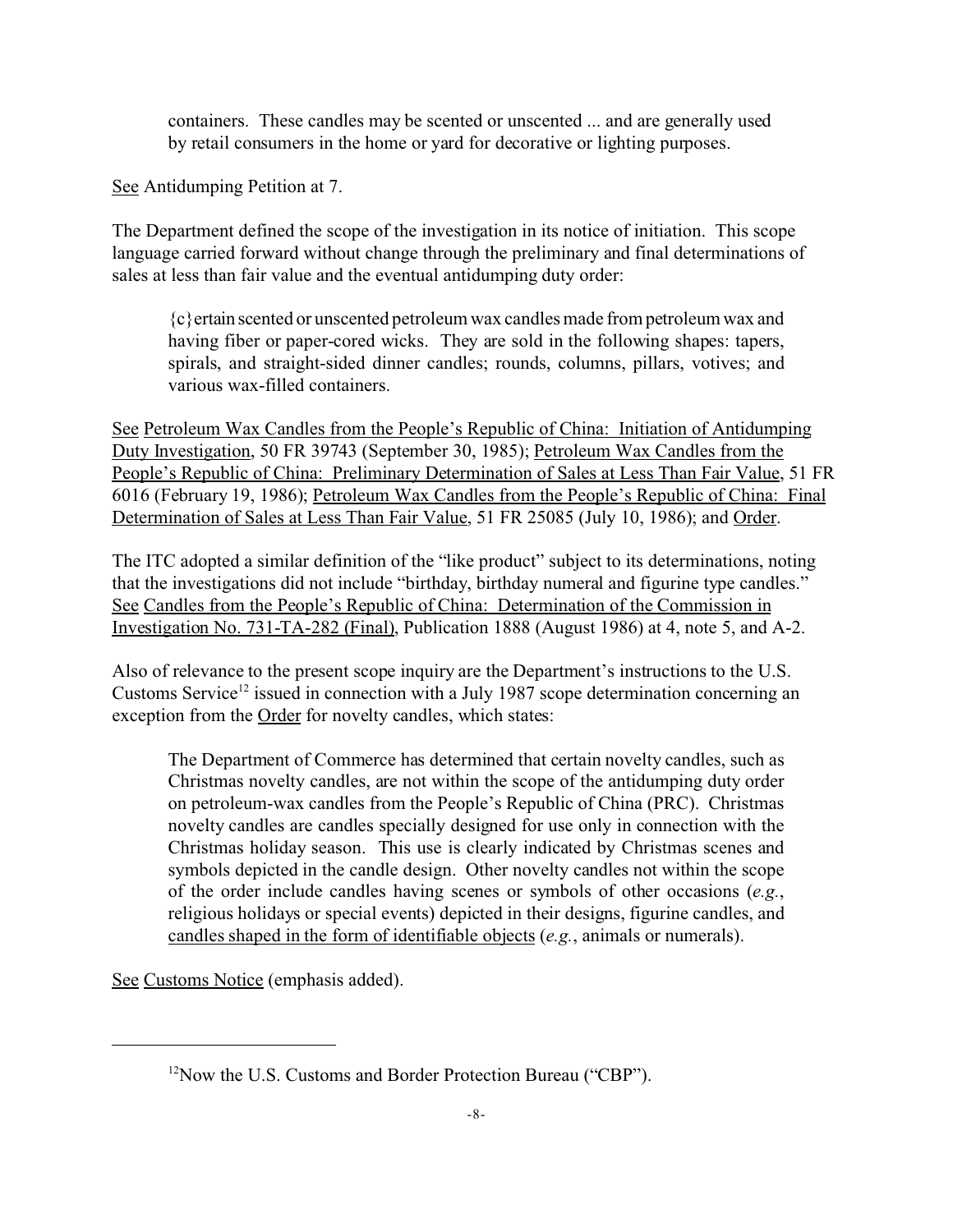In November 2001, the Department changed its practice on the issue of candle shapes. See Final Scope Ruling – Antidumping Duty Order on Petroleum Wax Candles From the People's Republic of China (A-570-504); JC Penney (November 9, 2001) ("JC Penney"). In this ruling, the Department reviewed the text of the scope of the Order, beginning with the text of the first sentence of the scope which covers "{c}ertain scented or unscented petroleum wax candles made from petroleum wax and having fiber or paper-cored wicks." See Order. The text following this broad inclusive sentence provides a list of shapes; this list is not modified by any express words of exclusivity. The result of our prior practice of not including within the scope of the Order candles of a shape other than those specifically listed in the Order was inconsistent with the fact that the candles were "scented or unscented petroleum wax candles made from petroleum wax and having fiber or paper-cored wicks."<sup>13</sup> In JC Penney, the Department determined to revise this practice because it had the effect of narrowing the broad coverage of the first sentence of the Order scope. The list of shapes in the second sentence of the Order scope does not provide a textual basis for such a narrowing of the coverage of the first sentence of the Order scope. Accordingly, to give full effect to the first sentence of the inclusive language of the scope, the Department now will normally evaluate whether candles of a shape not listed by the inclusive language of the Order scope are scented or unscented petroleum wax candles made from petroleum wax and having fiber or paper-cored wicks.

This approach of evaluating such candles in light of the entire text of the Order scope is in keeping with the opinion of the Court of International Trade ("CIT"), noting that a better approach in scope rulings is to avoid subjective issues of intent and, instead, look to the petition's language to determine whether the class or kind of merchandise at issue was expressly included. Duferco Steel, Inc. v. United States, 146 F. Supp. 2d 913 (May 29, 2001) ("Duferco Steel"). Such an approach is a departure from past CIT precedent that required the Department to give ample deference to the petitioner's intent when examining a petition's description of the subject merchandise. See, *e.g.*, Torrington Co. v. United States, 995 F. Supp. 117, 121 (CIT 1998).

Although the specific scope decision in Duferco Steel has been overturned by the United States Court of Appeals of the Federal Circuit ("CAFC") in Duferco Steel, Inc. v. United States, 296 F.3d 1087 (Fed. Cir. 2002) ("Duferco Steel II"), we do not believe that the CAFC's decision undermines the Department's decision in JC Penney. The plain language of the scope of the Order clearly states "{c}ertain scented or unscented petroleum wax candles made from petroleum wax and having fiber or paper-cored wicks . . . sold in the following shapes: tapers, spirals, and straight-sided dinner candles; rounds, columns, pillars, votives; and various wax-filled containers" are included within the scope of the Order. Thus, the Order offers a descriptive list

<sup>&</sup>lt;sup>13</sup> See, *e.g.*, Final Scope Ruling - Antidumping Duty Order on Petroleum Wax Candles From the People's Republic of China (A-570-504); Endar Corp. (January 11, 2000) ("Endar") (where the Department found a "dragonfly" candle, in the shape of a rough-hewn stone with a dragonfly carved on top, not within scope because it is of a shape not listed by the scope), and Final Scope Ruling – Antidumping Duty Order on Petroleum Wax Candles From the People's Republic of China (A-570-504); American Drug Stores, Inc. (March 16, 1998) (where the Department found a sphere or ball-shaped candle not within scope because it is a shape not listed by the scope).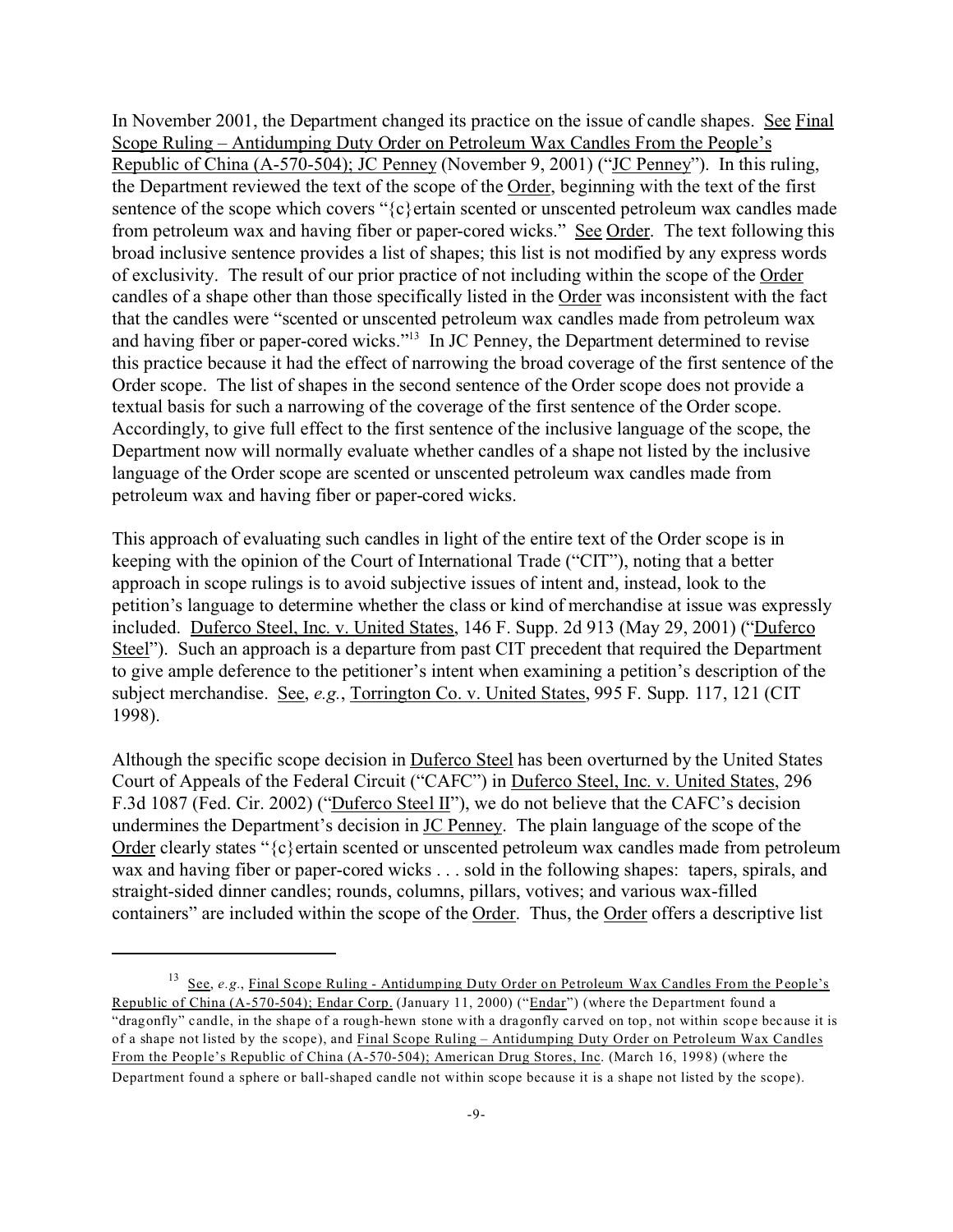of the shapes of candles included within the Order, but, as the courts have recognized, there is no requirement that every single product covered must be identified in the scope. More specifically, the CAFC has stated that "the petitions that led to the issuance of the order did not need to specifically identify the {product} in order to cover {it}; our precedent, to say nothing of the regulations, makes clear that neither a petition nor an antidumping or countervailing duty order requires that level of specificity."<sup>14</sup> The CAFC further stated "{a}s a matter of law, a petition need not list the entire universe of products . . . in order {for the petition} to cover those products."<sup>15</sup> Thus, as applied to this Order, there is no requirement, nor is it possible, for all the shapes of candles to be listed.<sup>16</sup> In fact, if the list were exhaustive, there would have been no need for the Department to determine whether any other candle that was not explicitly listed as a shape in the scope of the Order. However, the Department did render the novelty candle exception that offered a narrowly construed exception, leaving all other petroleum wax candles from the PRC covered by the Order.

If the Department determines that the candle is made from petroleum wax and has a fiber or paper-cored wick, but the candle possesses characteristics set out in the CBP Notice, it will not fall within the scope of the Order. In order for a candle to qualify for this exception, the characteristic which is claimed to render it a novelty candle (*i.e.*, the shape of an identifiable object or a holiday-specific design) should be easily recognizable in order for the candle to merit not being included within the scope of the Order. Specifically, among other determining factors, the Department will examine whether the characteristic is identifiable from most angles and whether or not it is minimally decorative, *e.g.*, small and/or singularly placed on the candle. If the identifiable object or holiday-specific design is not identifiable from most angles, or if the design or characteristic is minimally decorative, the Department may determine that the candle is included within the scope of the <u>Order. See JC Penney</u>; Final Scope Ruling – Antidumping Duty Order on Petroleum Wax Candles From the People's Republic of China (A-570-504); San Francisco Candle Co. (Feb. 12, 2001); and Endar. If a candle does not possess the characteristics set out in the July 1987 novelty candle exception, and it is a scented or unscented candle having fiber or paper-cored wick, the Department will determine that the candle is within the scope of the Order.

<sup>14</sup> Novosteel SA v. United States, 284 F.3d 1261, 1264 (Fed. Cir. 2002).

<sup>15</sup> *Id.*

<sup>&</sup>lt;sup>16</sup> See Petroleum Wax Candles from China, USITC Pub. No. 3226 Investigation No. 731-TA-282 (Review) (August 1999) at 18 ("Candles come in a wide variety of shapes and sizes. Major U.S. candle manufacturers reportedly will offer 1,000 to 2,000 varieties of candles in their product lines.").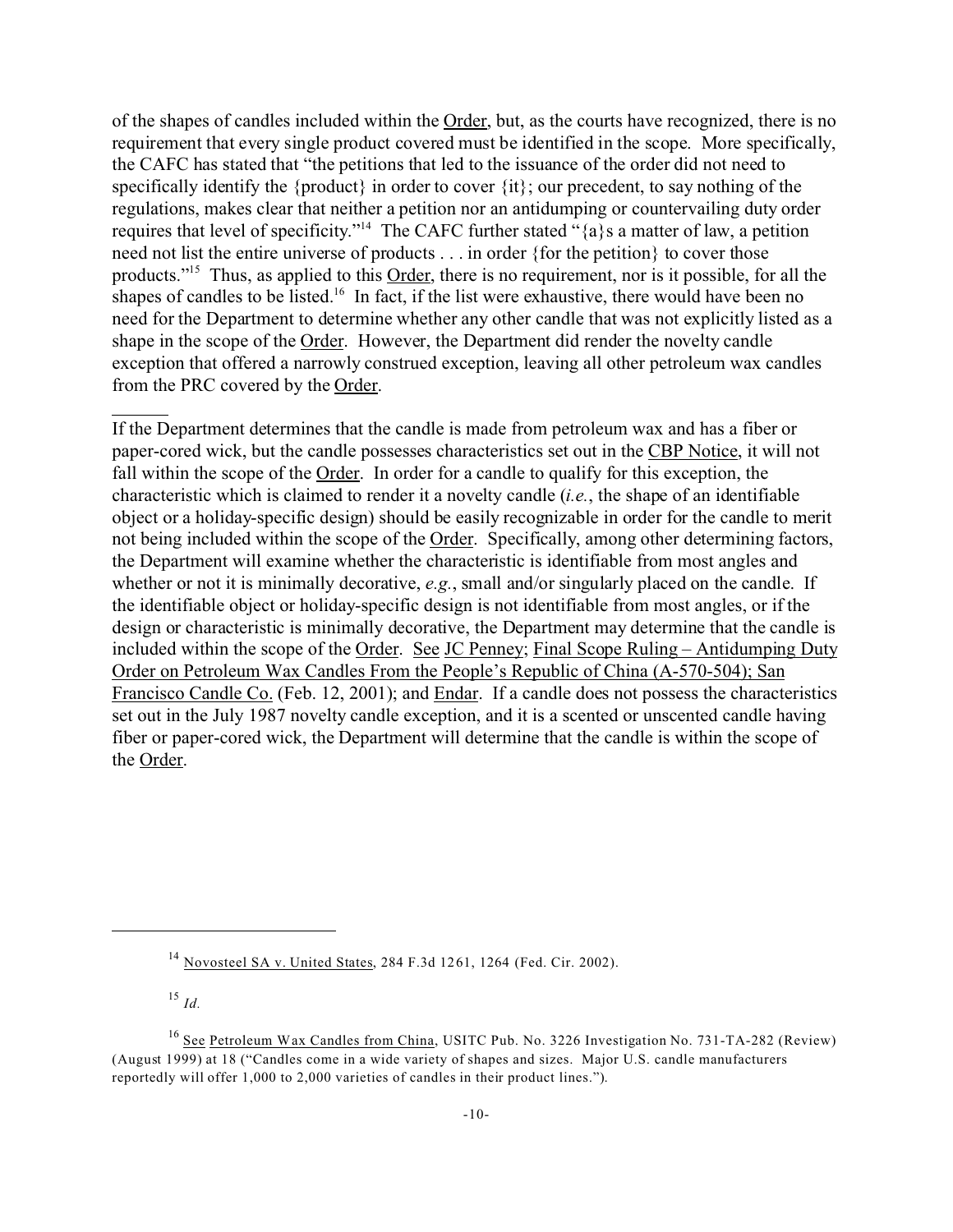### **Analysis**

We find that Fashion Craft's candles are in the shape of identifiable objects from multiple angles, and, therefore, should not be included within the scope of the Order pursuant to the Customs Notice. See chart below.

Pursuant to the Department's change in practice, as described in JC Penney, if a candle is not in a shape specifically listed in the scope of the Order, it will not automatically be excluded from the scope of the Order. Instead, the Department will normally evaluate whether the candle is a scented or unscented petroleum wax candle made from petroleum wax and having a fiber or paper-cored wick.<sup>17</sup> Fashion Crafts' candles are petroleum wax candles with what appears to be a fiber or paper-cored wick.<sup>18</sup> Therefore, we must evaluate whether the characteristics of these candles would exclude them from the scope of the Order pursuant to the novelty candle exception detailed in the Customs Notice and our interpretation set forth in JC Penney.

In analyzing Fashion Craft's eight candles, we first examined whether they had a shape that was specifically enumerated in the scope of the Order (*i.e.*, tapers, spirals, straight-sided dinner candles, rounds columns, pillars, or votives). We find that these candles do not have a shape which was specifically enumerated in the scope of the Order. Moreover, each of these shapes is identifiable from multiple angles as objects, as per the Department's positions. See chart below.

Accordingly, these candles meet the definition of an identifiable object pursuant to the Customs Notice and, therefore, should not be included within the Order. See chart below.

<sup>&</sup>lt;sup>17</sup> On October 6, 2006, the Department published its final determination of circumvention of the antidumping duty order on petroleum wax candles from the PRC. The Department determined that mixed-wax candles composed of petroleum wax and more than 50 percent or more palm and/or other vegetable oil-based waxes ("mixed-wax candles") are later-developed products of petroleum wax candles. In addition, the Department determined that mixed-wax candles containing any amount of petroleum are covered by the scope of the antidumping duty order on petroleum wax candles from the PRC. See Later-Developed Merchandise Anticircumvention Inquiry of the Antidumping Duty Order on Petroleum Wax Candles from the People's Republic of China: Affirmative Final Determination of Circumvention of the Antidumping Duty Order, 71 FR 59075 (October 6, 2006).

 $18$  Fashion Craft did not specify what type of wick is used in its candles. However, Fashion Craft does not argue exclusion on the basis of the composition of the wick.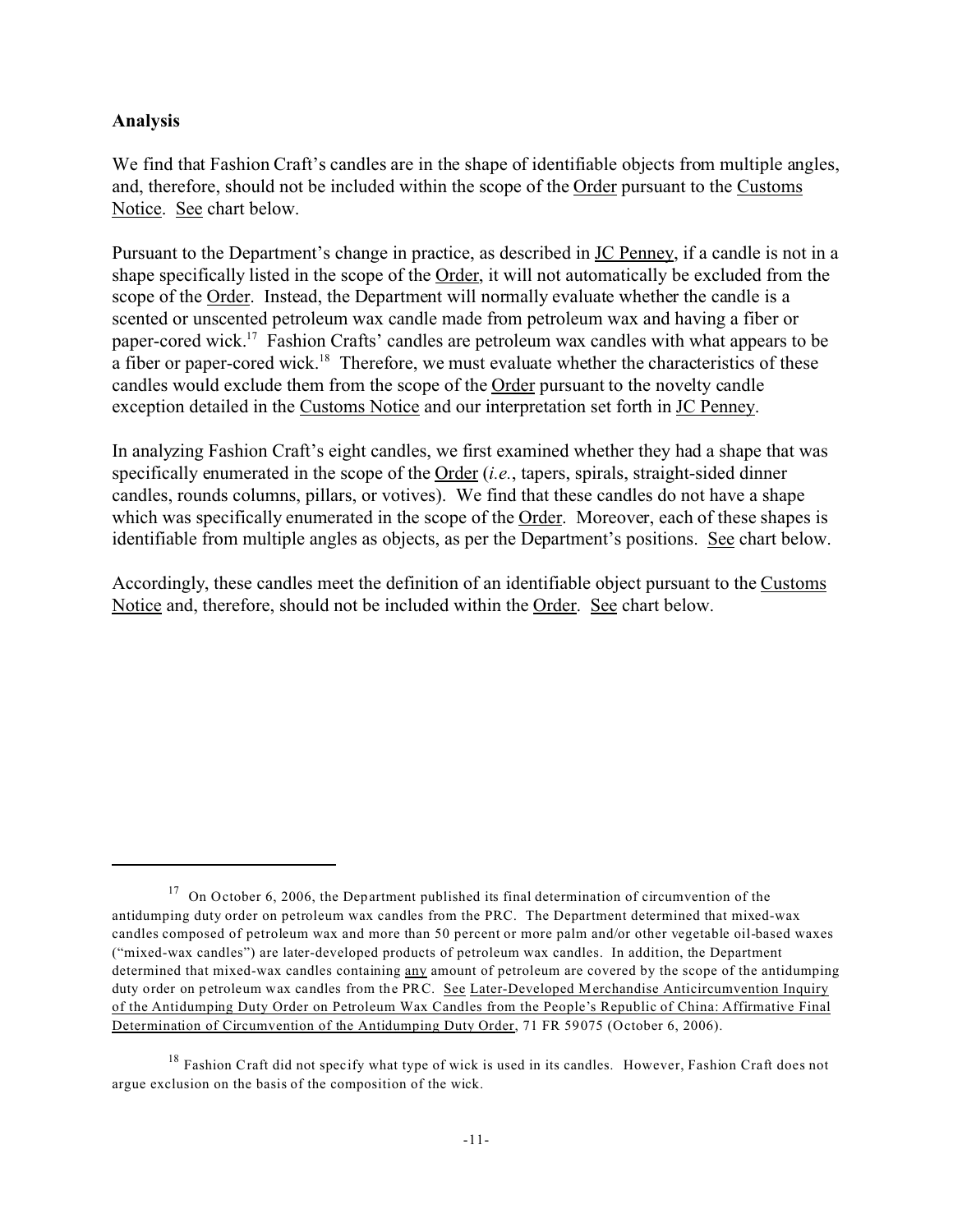| <b>Candle Name</b>   | <b>Analysis</b>                                                                                                                                                                                                                                                                                                                                                                                                                                                                                                                                                                                                            |
|----------------------|----------------------------------------------------------------------------------------------------------------------------------------------------------------------------------------------------------------------------------------------------------------------------------------------------------------------------------------------------------------------------------------------------------------------------------------------------------------------------------------------------------------------------------------------------------------------------------------------------------------------------|
| <b>Flip-flops</b>    | This product consists of two flip-flops with sunglasses attached to the strap, in a manner resembling a traditional pair of flip-<br>flops. In addition, each candle set contains a candle which is shaped in the form of a flip-flop which would fit a left and right<br>foot and has a sandal strap which would fit between the toes of a person wearing flip-flips. Because of these candles' shape -<br>the fit for the right and left foot, the strap, the ridges imprinted on the top side of the flip-flip to hold the foot in place - these<br>candles are easily recognizable as flip-flops from multiple angles. |
| <b>Wedding Cake</b>  | This product consists of three different sized rounds stacked onto each other in concentric tiers in a manner resembling a<br>traditional three-tiered cake. In addition, this candle is decorated with many elaborate frills both on the sides and the base of<br>each of the concentric, three-tiered rounds. Because of this candle's shape - three concentric tiers, elaborate designs and<br>decorations on the sides and base of the rounds - this candle is easily recognizable as a wedding cake from multiple angles.                                                                                             |
| <b>Baby Bottle</b>   | This product consists of a paneled bottle with a nipple attached at the top in a manner resembling a traditional baby bottle. In<br>addition, this candle is decorated with hearts and stars around the entire candle. Because of this candle's shape - a paneled<br>bottle with nipple and decorations - this candle is easily recognizable as a baby bottle from multiple angles.                                                                                                                                                                                                                                        |
| <b>Pair of Pears</b> | This product consists of two pears which resemble traditional pears. These candles have an irregular bulbous shape, are<br>colored yellow and green with brown spots, and the wick is colored brown, like a pear's stem. Because of these candles'<br>shape and coloration these candles are easily recognizable as a pair of pears from multiple angles.                                                                                                                                                                                                                                                                  |
| <b>Rubber Duckie</b> | This product consists of a yellow colored, duck-shaped candle resembling a traditional rubber duckie toy. Because of this<br>candle's shape - yellow wings, an orange beak, white eyes with black irises and lashes and its overall duck shape - this candle<br>is easily recognizable as a "rubber duckie" from multiple angles.                                                                                                                                                                                                                                                                                          |
| Coach                | This product consists of a stage coach-shaped candle resembling a traditional coach. In addition, this candle contains four<br>spoked wheels, a protruding section in the front where a driver would sit and is decorated with many elaborate frills both on<br>the sides and top of the coach. Because of this candle's shape - the coach shape, area for a driver to sit, wheels and<br>decorations - this candle is easily recognizable as a coach from multiple angles.                                                                                                                                                |
| <b>Teddy Bear</b>    | This product consists of a brown colored (representing brown fur), bear-shaped candle riding a rocking horse, resembling a<br>traditional teddy bear toy. Because of this candle's shape - the bear shaped head and body, paws, bear shaped ears,<br>protruding snout and dark eyes, nose and mouth - this candle is easily recognizable as a teddy bear from multiple angles. In<br>addition, the rocking horse shape is evident from the horse-shaped head and body, saddle, reins and rocking base.                                                                                                                     |
| <b>Baby Carriage</b> | This product consists of a carriage shaped candle resembling a traditional baby carriage. In addition, this candle contains<br>four spoked wheels supporting a basket section with hood, and is decorated with bows and flowers on the sides and top of the<br>carriage. Because of this candle's shape - the carriage shape and decorations - this candle is easily recognizable as a baby<br>carriage from multiple angles.                                                                                                                                                                                              |